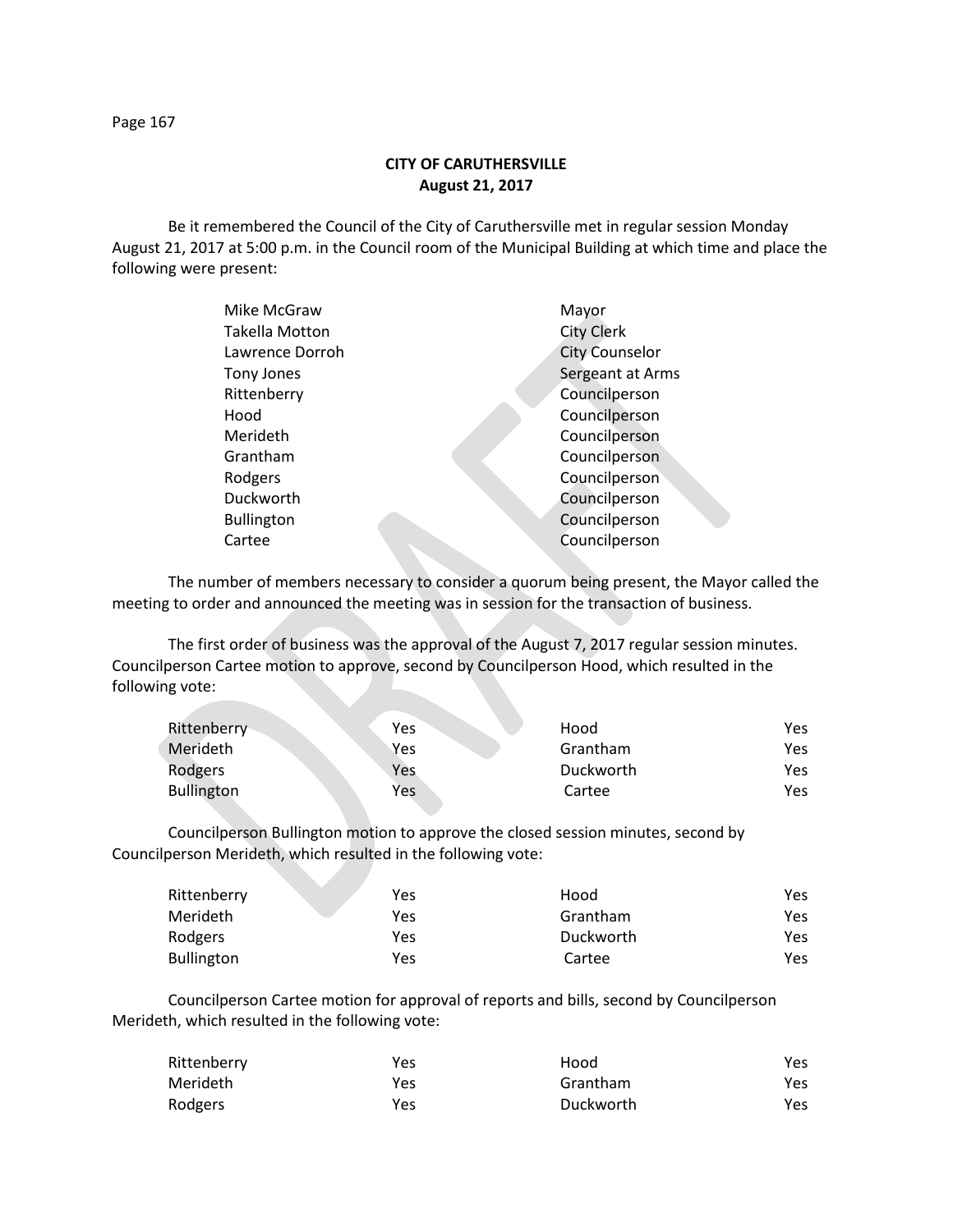| Bullington | Yes | Cartee | Yes |
|------------|-----|--------|-----|
|------------|-----|--------|-----|

The next order of business was the presentation of petitions, letters, and other communications. The City received a demand letter from DNR to pay a penalty for a fish kill, the total cost being \$9,960.01. Counselor Dorroh will be handling the response to the letter. Counselor Dorroh will also be working on trying to recoup some of the money from the property owners. There was a letter from Dr. John Gardner regarding real estate that will be discussed in closed session. A letter was also received from P. G. Maners stating that H. S. Smith will no longer do business with the City of Caruthersville as of January 1, 2018. Councilperson Bullington inquired of the Cemetery minutes as to if they were complete. Mayor McGraw stated that both cemeteries had stated that they didn't want to do anymore pauper graves, because of the confusion. The Cemetery Board made recommendation to do away with the pauper graves. After discussion of as what constitutes a pauper, determinations, and proof thereof, the Council stated that the Cemetery Board would need to give a report stating the recommendation. There may have to be a to the revision of the ordinance for a pauper grave if it's done away with.

Unfinished business; Alan Brockman presented an indemnity agreement to the City in regards to him having access to the limb pile to remove wood and logs. The agreement would offer protection of the City against any claim, suit, loss, or damages by action of Mr. Brockman. Counselor Dorroh stated there were mandatory and recommended practices under the burn permit. Vegetative debris can be burned it excludes trash and rubbish. The pulling of saw logs and timber would be a recommended practice, which would be up to the Council as to what's economically sound. There was a lot of discussion of what and who is allowed at the limb pile. The consensus is to get control of what is picked up and dumped. Announcements will be made as to when and how other debris other than vegetation will be handled. Contractors will not have access to the limb pile unless their vegetation is from a City project. It was also discussed that a camera should be installed with the limb pile in view to detect whose dumping. Councilperson Cartee motion to get an inventory of who has keys, remotes, and why, second by Councilperson Hood, which resulted in the following vote:

| Rittenberry       | Yes | Hood      | Yes |
|-------------------|-----|-----------|-----|
| Merideth          | Yes | Grantham  | Yes |
| Rodgers           | Yes | Duckworth | Yes |
| <b>Bullington</b> | Yes | Cartee    | Yes |

Terry Rushing met with Ben Baker and Tony Hood and they're going to bring their D6/D9 dozer to help clean up the piles which is mostly dirt with some wood mixed in. They will spread the dirt and pull out the wood.

Mayor's report; Labor Day will be Monday, September 4, 2017 and the Council meeting will have to be moved to Tuesday, September 5, 2017. Councilperson Cartee motion for approval, second by Councilperson Bullington, which resulted in the following vote:

| Rittenberry       | Yes | Hood      | Yes. |
|-------------------|-----|-----------|------|
| Merideth          | Yes | Grantham  | Yes  |
| Rodgers           | Yes | Duckworth | Yes  |
| <b>Bullington</b> | Yes | Cartee    | Yes. |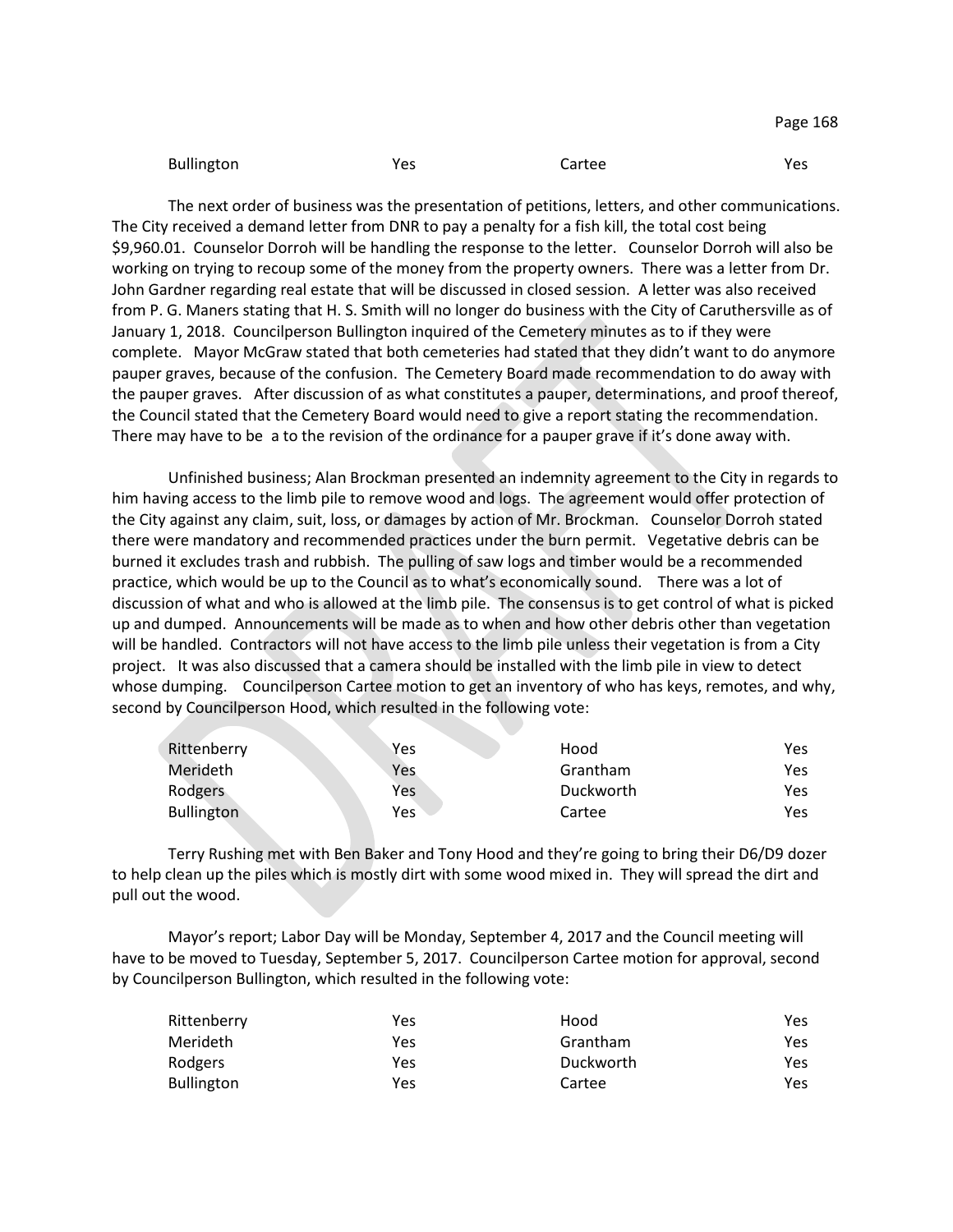### Page 169

Republic will be attending the Council meeting on September 5, 2017. In addition to having the tote wheels facing your house to reduce spillage, they're also imploring to have totes away from the mailboxes, and if you have two totes have them separated for easy pickup. Marlar Drive now has 3 City street lights, and they were installed for free. The Mayor also discussed with Ameren about a street light for Shady Lane. Mitzi Dell is working on a sidewalk grant. An inquiry has been made about land that the City owns and other public entities for a business requiring 12 lots. The business would initially employ 30 people. The recommendation is for \$1000 per lot size of 50ftx140ft. Acreage at the Industrial Park is also being inquired of for purchase. A volunteer cleanup day is scheduled for September 9, 2017 for the Southward overpass area. For more information contact Dr. John Gardner at 573-333-0512.

Police & Fire report; Chief Charlie Jones reported fire calls from August 10, 2017 through August 21, 2017 as follows: 8/10/17; Fire alarm sounding at Court House, 8/17/17; Fire alarm sounding due to sheetrock dust on Ward Avenue, 8/19/17; Fire alarm sounding on Collins, 8/20/17; Accident with an eighteen wheeler on I-55. Gary Woodall, National Weather Service from Memphis TN, certified the City for 3 more years for its Storm Ready Community certification. Chief Tony Jones reported that traffic flow has been good with back to school drop offs. Chief Jones applied for the grant for the 19 body cams for the police department. The problem is that the storage vault for 5 years is \$55,000 with a limited amount of storage or unlimited storage for 5 years at \$195,000. This will be revisited at a later time. Rick Moyers has ordered 10 more cages for skunks. Code Enforcement sent out ten letters, four complaints were given to the police, and four citations were written by officer Lacey, scheduled for court date is for September 7, 2017.

Terry Rushing reported on the daily operations of picking up limbs and debris. The plaques have come in for the Pavilion, and will be mounted tomorrow if it doesn't rain.

Budget report; The total fund balances for the June 30, 2017 fiscal year is \$4,535,825.68 a reduction of \$614,710.52. The projected fund balance for June 30, 2018 is \$3,967,176.32. Councilperson Bullington wanted it to be known that even though she prepares the budget, she's not responsible for monitoring the budget. Reductions were made in the budget towards the Sales Tax Capital Improvement Tax and the Sales Tax to compensate for the loss of revenues from Wal-Mart. Councilperson Cartee made mention how diligently Councilperson Bullington has worked on the budget, and how department heads need to step up and consider the wellbeing of the City when asking for wants as opposed to needs. If the City continues spending as it has being it will be facing deficit spending, the department heads were implored to be responsible to watch their budgets. The General Fund ended at \$206,173.26, and the previous year was \$123,353.60. The proposed ending balance for 2017-2018 is \$128,943.16. Transfers from the General Fund to the Library Fund were \$97,810.49 for the year; with the sales tax passage, the proposed transfers to the Library Fund will be\$5,007.00. To cover expenses for Economic Development that may occur, \$22,814.61 is proposed for next year. The Community Revitalization Fund consists of grants and donations, spending will be limited. The Street department transfers were \$49,118.47 with the proposed transfers being \$39,983.00. Mayor McGraw proposed to have any sale of City property to go into the Economic Development Fund. Councilperson Duckworth motion to adopt the budget, second by Councilperson Rodgers, which resulted in the following vote: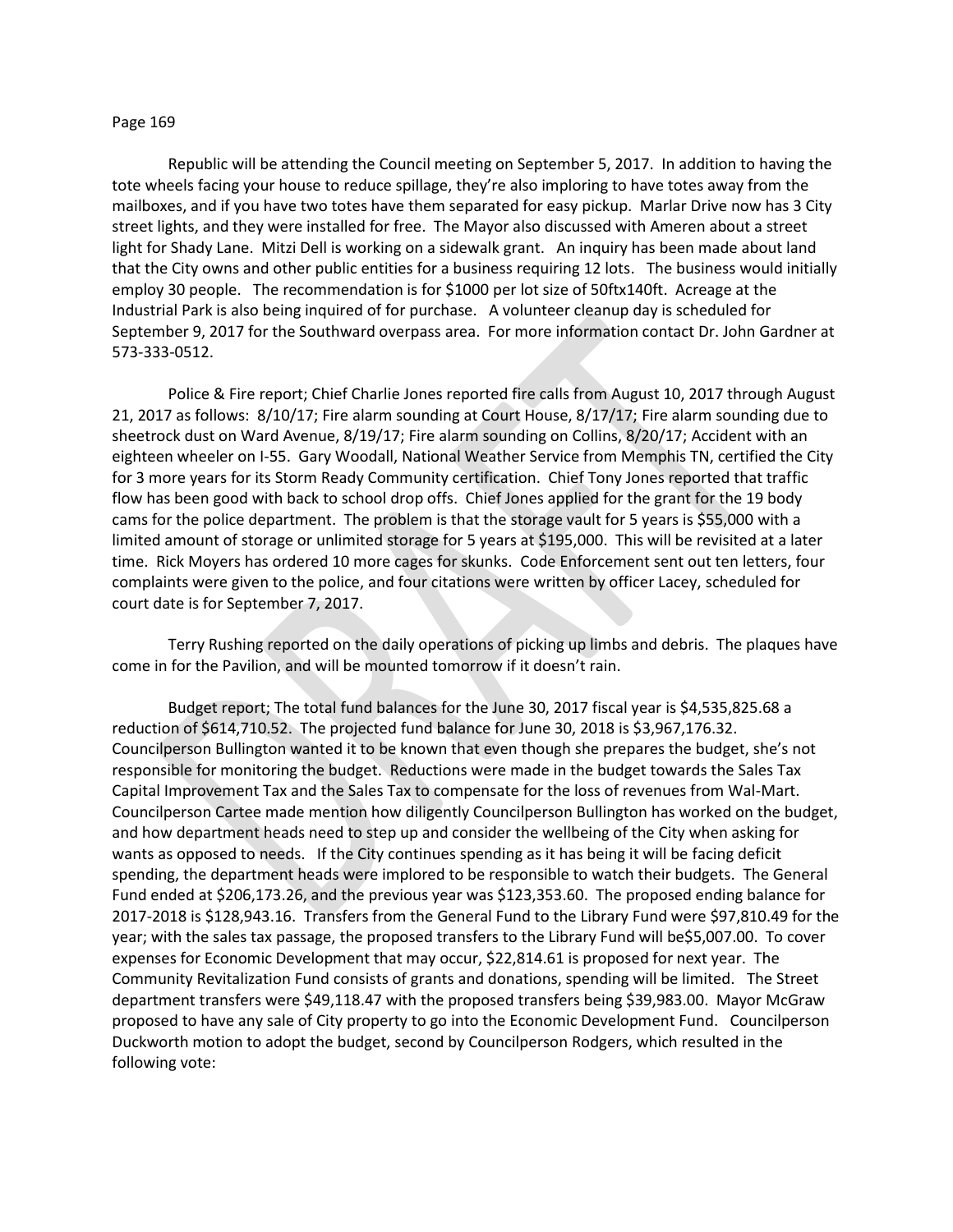| Rittenberry       | Yes | Hood      | Yes |
|-------------------|-----|-----------|-----|
| <b>Merideth</b>   | Yes | Grantham  | Yes |
| Rodgers           | Yes | Duckworth | Yes |
| <b>Bullington</b> | Yes | Cartee    | Yes |

Library; Teresa Tidwell reported starting January 1,2018 the Library will start getting payments from the sales tax passage. The eclipse viewing was very successful, 1500 glasses were given to residents and patrons.

Water & Sewer; Paul Shaw reported that training will occur next week on the meter reading software. The office may have to close for short period. The Nixle emergency information will be put on the bottom of the water bill as to how to access.

Mayor McGraw asked if the old backhoe was operable, Terry Rushing stated that it needed repairing, and would be checking on the cost. The Mayor stated that it could be used for demolition rather than the newer backhoe. The extender reach on the old backhoe does not work, so the newer backhoe will have to be used possibly.

Business from the floor; Mary Bernard was concerned about the coyote presence in the area of South Ward and Copeland Drive. It was discussed that there is a tree line and a storm drain that could be the attraction. Chief Tony Jones will contact Brian Shelton about the matter. Melissa McClain has issue with stray dogs digging up flower beds, and chasing children at her residence. It was discussed that a complaint could be made and a citation issued.

Introduction to bills; Councilperson Bullington motion for the first reading for an amendment to the salary ordinance by title only, second by Councilperson Cartee as follows:

| <b>BILL NO. 2017-10</b>                 |                                                                  | <b>ORDINANCE NO. 2017-10</b> |
|-----------------------------------------|------------------------------------------------------------------|------------------------------|
|                                         | AN ORDINANCE AMENDING ORDINANCE 2017-08 AND THE PAY PLAN ADOPTED |                              |
| <b>THEREIN</b>                          |                                                                  |                              |
|                                         |                                                                  |                              |
| material and a contract of the state of |                                                                  |                              |

| Rittenberry       | Yes | Hood      | Yes    |
|-------------------|-----|-----------|--------|
| Merideth          | Yes | Grantham  | Absent |
| Rodgers           | Yes | Duckworth | Yes    |
| <b>Bullington</b> | Yes | Cartee    | Yes    |

Councilperson Duckworth motion for the second reading, second by Councilperson Merideth, the question is will Bill No. 2017-10 pass and become known as Ordinance No. 2017-10, which resulted in the following vote on said question to wit:

| Rittenberry       | Yes | Hood      | Yes |
|-------------------|-----|-----------|-----|
| Merideth          | Yes | Grantham  | Yes |
| Rodgers           | Yes | Duckworth | Yes |
| <b>Bullington</b> | Yes | Cartee    | Yes |